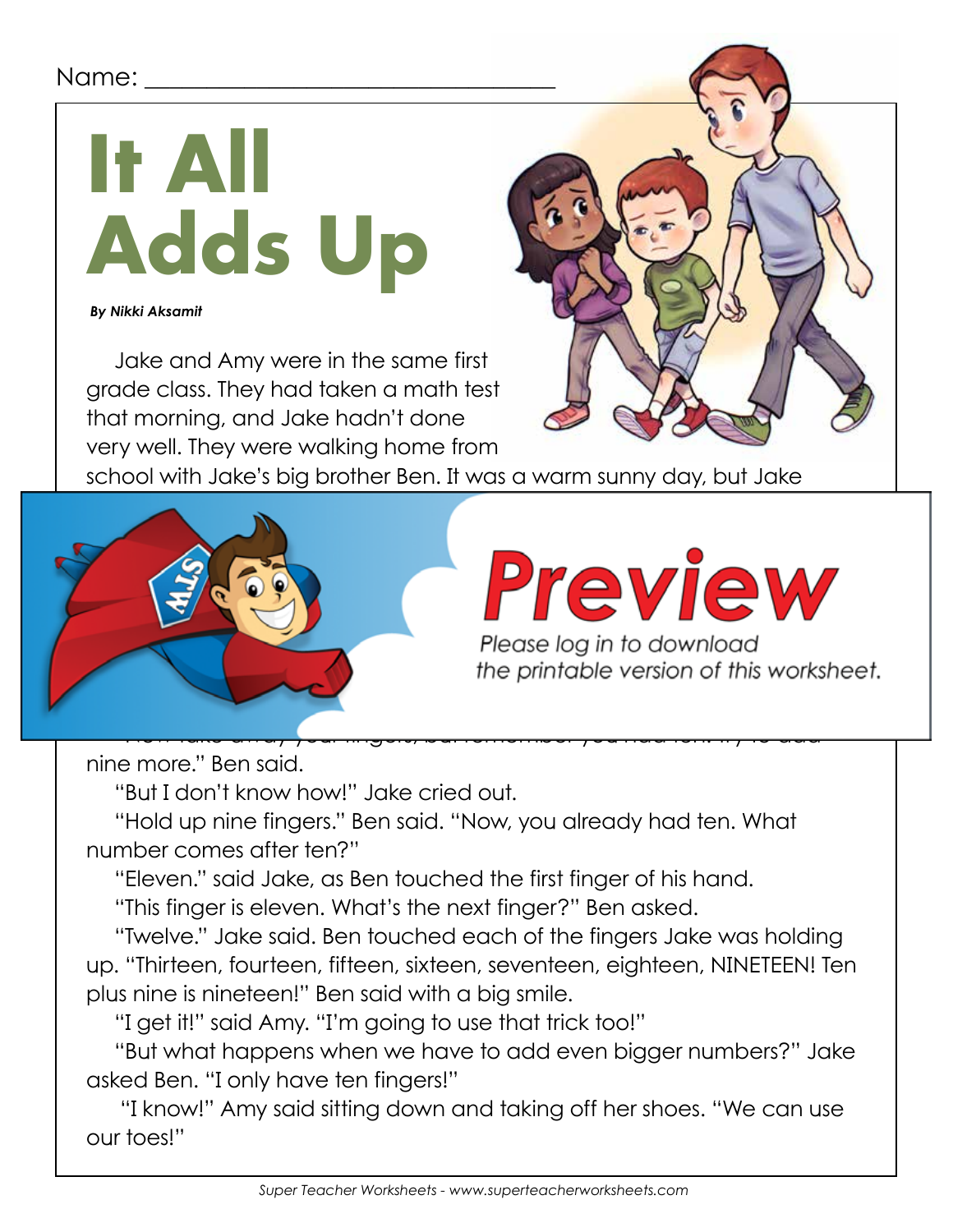### Name: \_\_\_\_\_\_\_\_\_\_\_\_\_\_\_\_\_\_\_\_\_\_\_\_\_\_\_\_\_\_\_\_\_



 $\mathcal{L}_\text{max}$  and  $\mathcal{L}_\text{max}$  and  $\mathcal{L}_\text{max}$  are the set of the set of the set of the set of the set of the set of the set of the set of the set of the set of the set of the set of the set of the set of the set of th

\_\_\_\_\_\_\_\_\_\_\_\_\_\_\_\_\_\_\_\_\_\_\_\_\_\_\_\_\_\_\_\_\_\_\_\_\_\_\_\_\_\_\_\_\_\_\_\_\_\_\_\_\_\_\_\_\_\_\_\_\_\_\_\_

- **4.** What kind of Math does Jake have trouble with?
	- **a.** adding numbers with sums less than 10
	- **b.** adding numbers with sums greater than 10
	- **c.** subtracting big numbers
	- **d.** counting numbers on his fingers
- **5.** How are Ben and Jake related?
	- **a.** Ben is Jake's little brother. **b.** Jake is Ben's big brother.
	-
- 
- **c.** Ben is Jake's big brother. **d.** Amy is Ben and Jake's sister.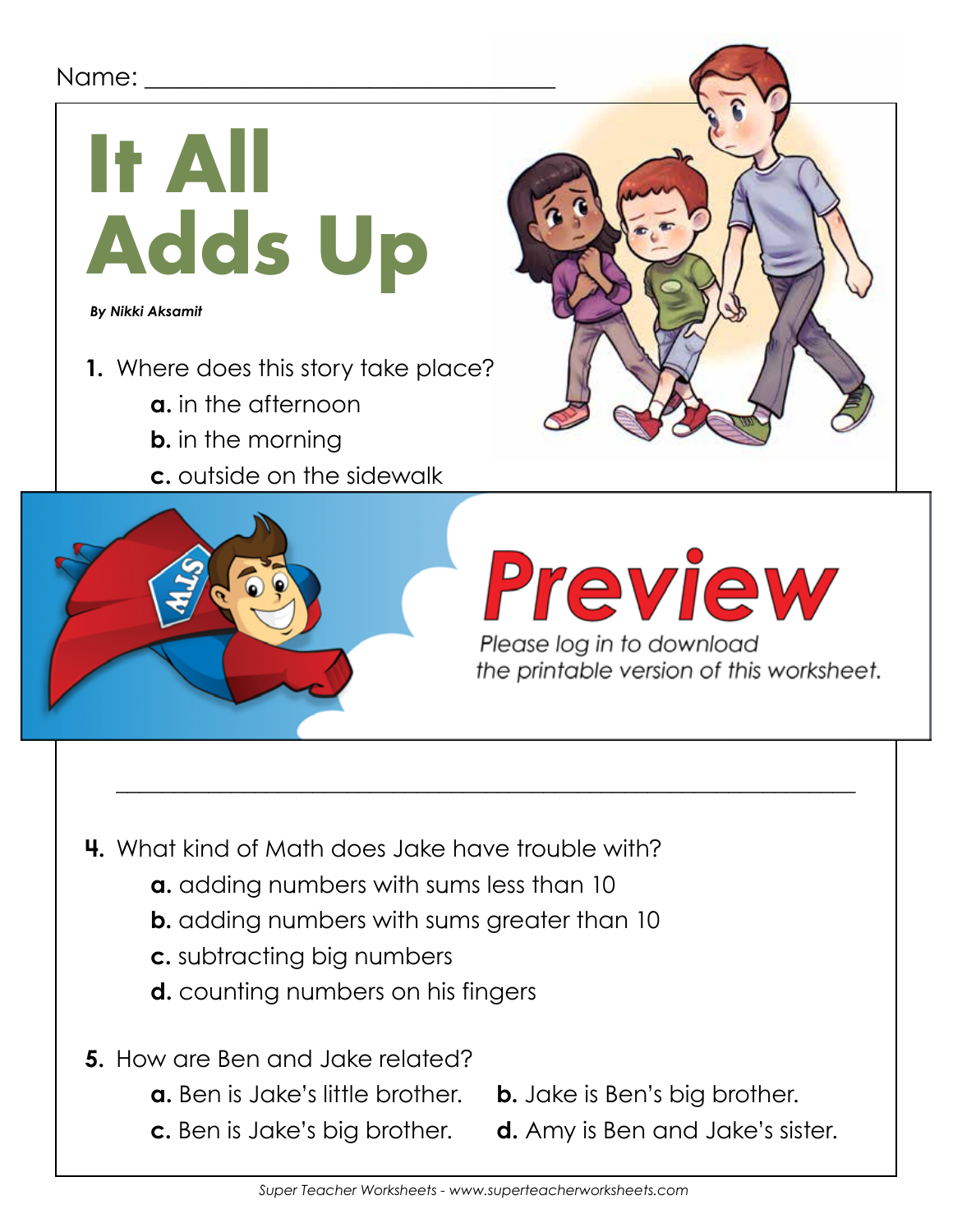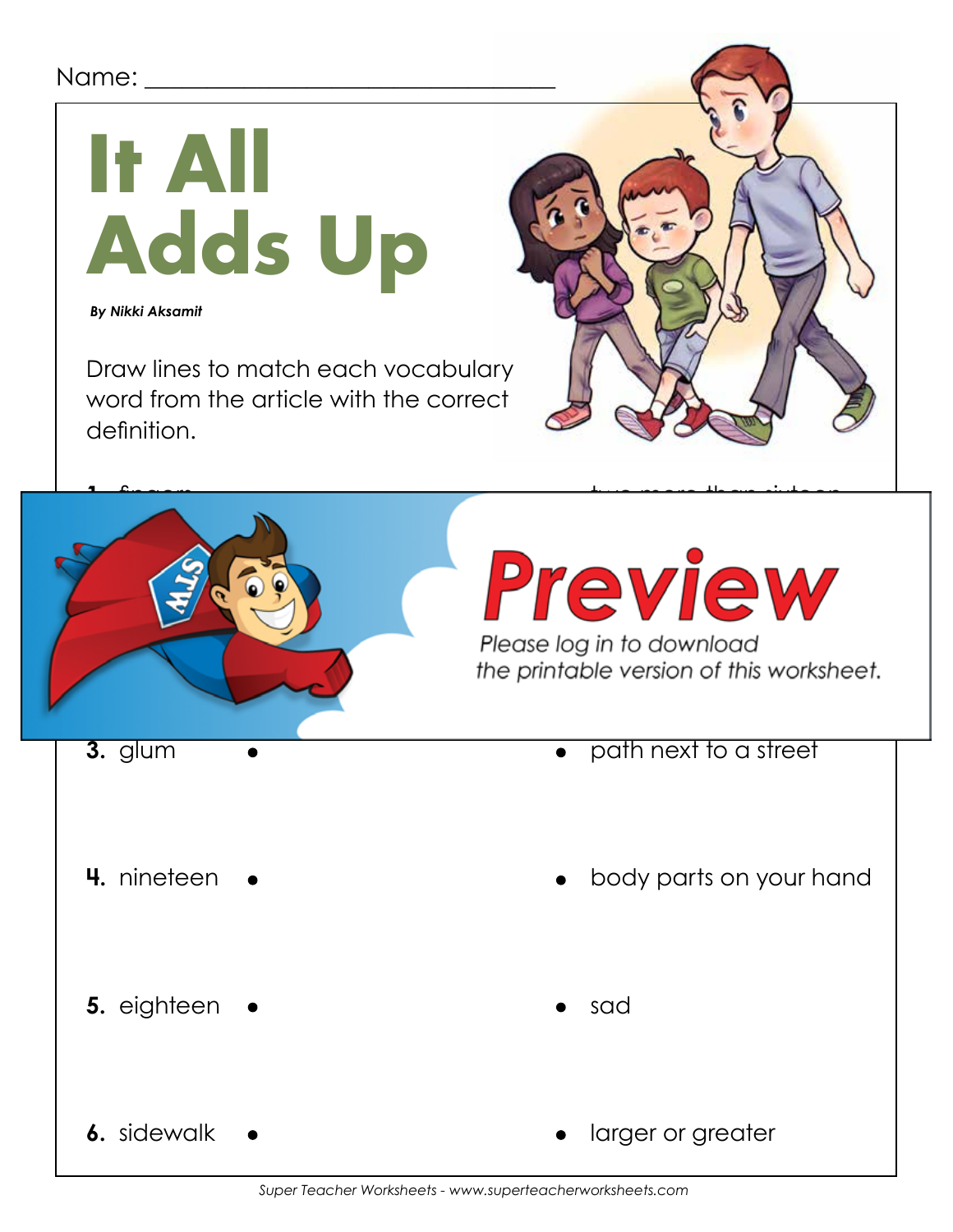## Name: \_\_\_\_\_\_



**By Nikki Aksamit** 

In the story, "It Adds Up," Ben helps Jake learn to add big numbers on his fingers.



Write a paragraph in which you explain how to subtract using your



Preview

Please log in to download the printable version of this worksheet.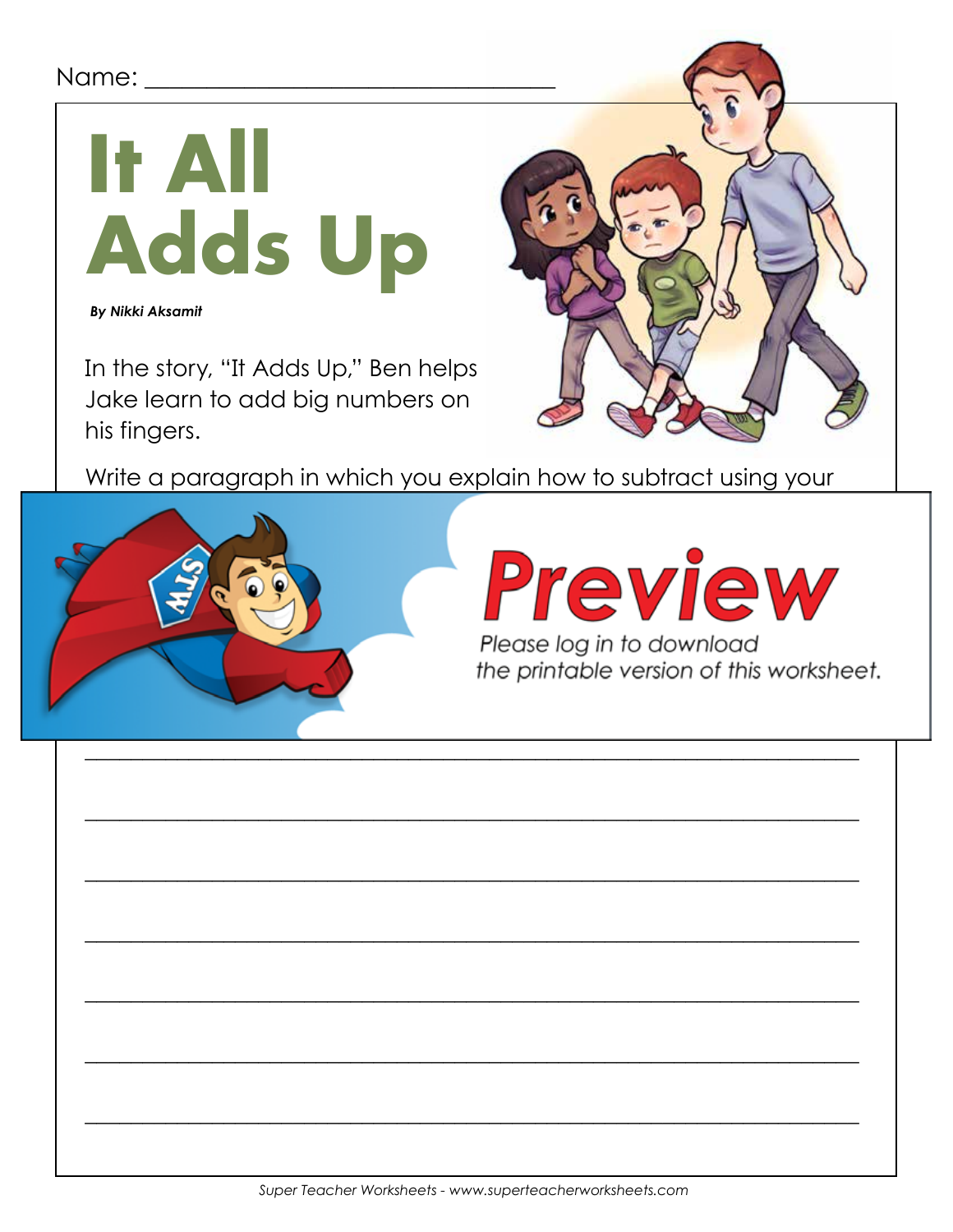**ANSWER KEY**

## **It All Adds Up**

**b.** in the morning

**d.** at school

answer.

# **c. outside on the sidewalk**

Please log in to download the printable version of this worksheet.



**c.** subtracting big numbers

**d.** counting numbers on his fingers

**c. Ben is Jake's big brother. d.** Amy is Ben and Jake's sister.

**Amy is probably 6 or 7 because she is in first grade.**

**4.** What kind of Math does Jake have trouble with?

**b. adding numbers with sums greater than 10**

**a. adding numbers with sums less than 100 millions** 

 $\mathcal{L} = \mathcal{L} - \mathcal{L}$ 

 $\blacksquare$ 

**2.** Which character is the oldest? \_\_\_\_\_\_\_\_\_\_\_\_\_\_\_\_\_\_\_\_\_\_\_\_\_\_\_\_\_\_\_\_\_

**3.** About how old do you think Amy is? Tell how you figured out your